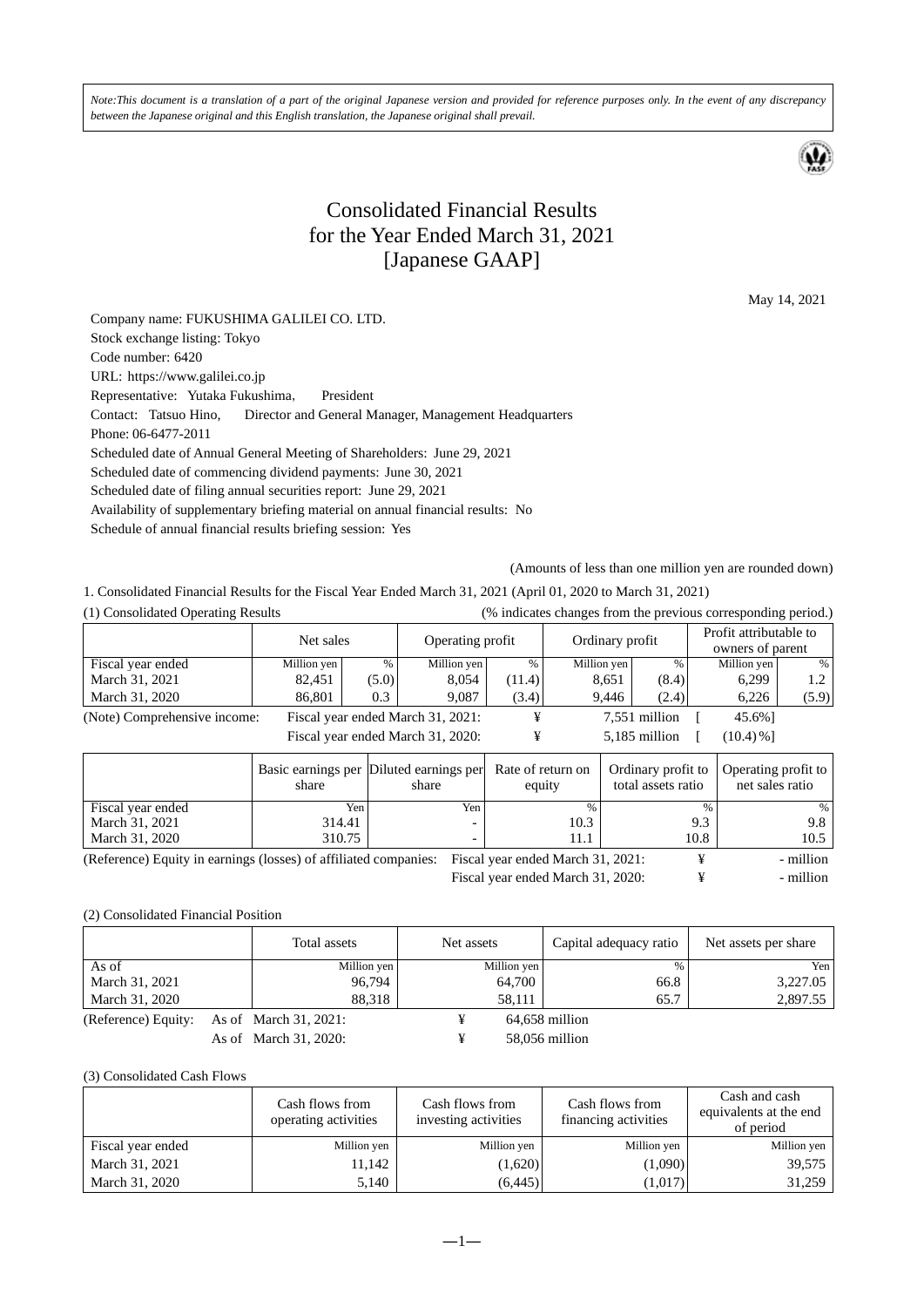#### 2. Dividends

|                    |                          | Annual dividends   |                          |          |       |             | Payout                  | Dividends<br>to net      |
|--------------------|--------------------------|--------------------|--------------------------|----------|-------|-------------|-------------------------|--------------------------|
|                    | 1st<br>quarter-end       | 2nd<br>quarter-end | 3rd<br>quarter-end       | Year-end | Total | dividends   | ratio<br>(consolidated) | assets<br>(consolidated) |
| Fiscal year ended  | Yen                      | Yen                | Yen                      | Yen      | Yen   | Million yen | $\%$                    | %                        |
| March 31, 2020     | -                        | 0.00               | $\overline{\phantom{0}}$ | 48.00    | 48.00 | 961         | 15.5                    | 1.7                      |
| March 31, 2021     | -                        | 0.00               | $\overline{\phantom{a}}$ | 53.00    | 53.00 | 1,061       | 16.9                    | 1.7                      |
| Fiscal year ending |                          |                    |                          |          |       |             |                         |                          |
| March 31, 2022     | $\overline{\phantom{0}}$ | 0.00               | $\overline{\phantom{0}}$ | 53.00    | 53.00 |             | 16.5                    |                          |
| (Forecast)         |                          |                    |                          |          |       |             |                         |                          |

(Note) Breakdown of the year-end dividend for the fiscal year ended March 31, 2021 :

| Commemorative dividend | ven |
|------------------------|-----|
| Special dividend       | ven |

3. Consolidated Financial Results Forecast for the Fiscal Year Ending March 31, 2022 (April 01, 2021 to March 31, 2022)

|                                        |             |      |                  |      |                 |      |                                                               |      | (% indicates changes from the previous corresponding period.) |
|----------------------------------------|-------------|------|------------------|------|-----------------|------|---------------------------------------------------------------|------|---------------------------------------------------------------|
|                                        | Net sales   |      | Operating profit |      | Ordinary profit |      | Profit attributable to Basic earnings per<br>owners of parent |      | share                                                         |
|                                        | Million yen |      | % Million yen    |      | % Million yen   |      | % Million yen                                                 | %    | Yen                                                           |
| Six months ended<br>September 30, 2021 | 41,873      | 10.6 | 4.591            | 37.8 | 4.815           | 41.0 | 3,249                                                         | 45.9 | 162.19                                                        |
| Full year                              | 86.916      | 5.4  | 9.101            | 13.0 | 9.510           | 9.9  | 6.423                                                         | 2.0  | 320.57                                                        |

\* Notes:

(1) Changes in significant subsidiaries during the period under review (changes in specified subsidiaries resulting in changes in scope of consolidation): No

| New | $\sim$ | (Company name:              |  |
|-----|--------|-----------------------------|--|
|     |        | Exclusion: - (Company name: |  |

(2) Changes in accounting policies, changes in accounting estimates and retrospective restatement

1) Changes in accounting policies due to the revision of accounting standards: No

- 2) Changes in accounting policies other than 1) above: No
- 3) Changes in accounting estimates: No

4) Retrospective restatement: No

### (3) Total number of issued shares (common shares)

1) Total number of issued shares at the end of the period (including treasury shares):

| March 31, 2021: | 22,066,160 shares |
|-----------------|-------------------|
| March 31, 2020: | 22,066,160 shares |

| 2) Total number of treasury shares at the end of the period: |                  |
|--------------------------------------------------------------|------------------|
| March 31, 2021:                                              | 2,029,795 shares |
| March 31, 2020:                                              | 2,029,667 shares |

| 3) Average number of shares during the period: |                   |
|------------------------------------------------|-------------------|
| Fiscal Year ended March 31, 2021:              | 20.036.422 shares |
| Fiscal Year ended March 31, 2020:              | 20.036.523 shares |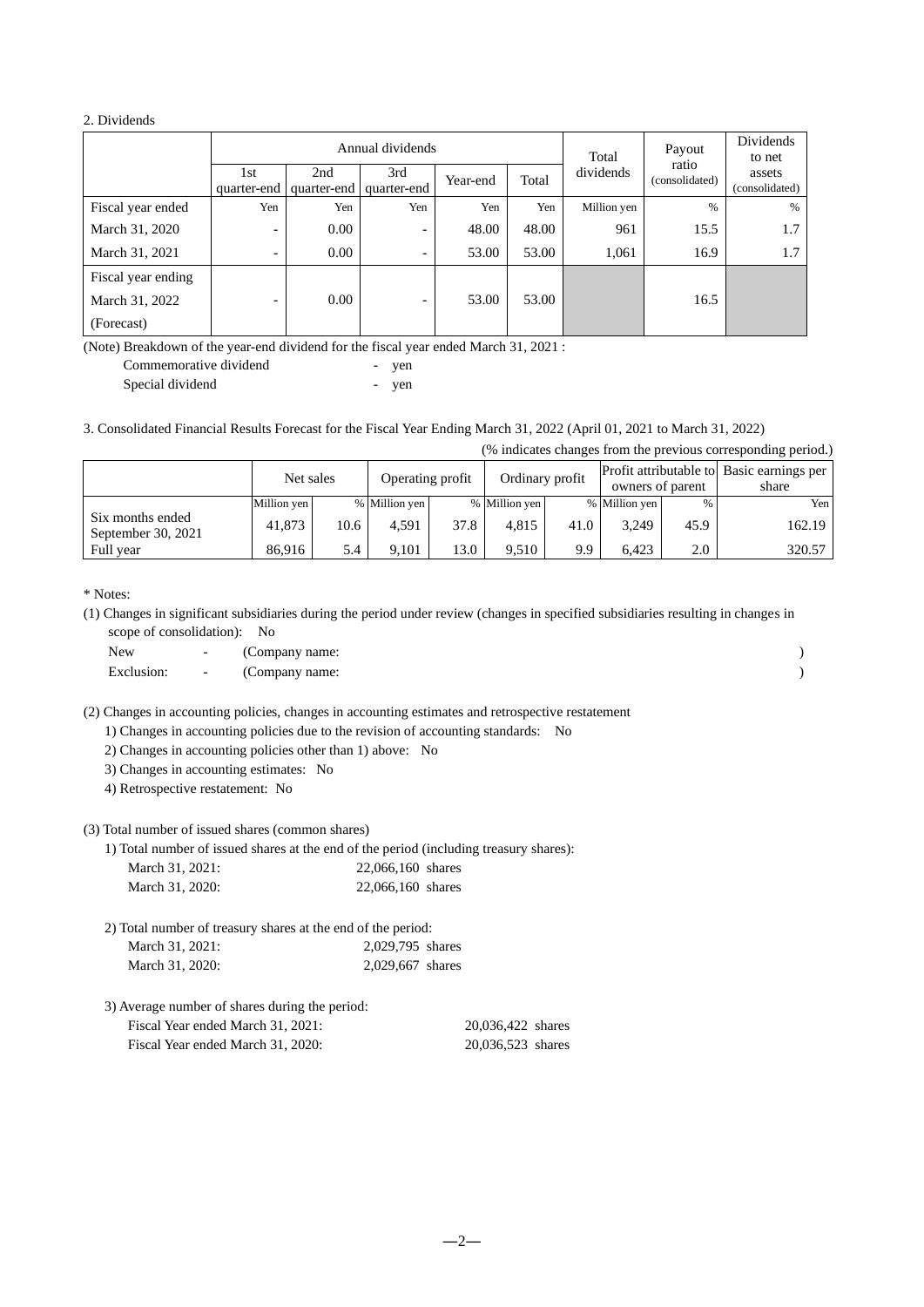### (Reference) Summary of Non-consolidated Financial Results

| 1. Non-consolidated Financial Results for the Fiscal Year Ended March 31, 2021 (April 01, 2020 to March 31, 2021) |  |
|-------------------------------------------------------------------------------------------------------------------|--|
|-------------------------------------------------------------------------------------------------------------------|--|

| $(1)$ roll compondated operating replace |             |       | $\frac{1}{2}$ materials enumber from the previous corresponding period. |        |             |                 |             |            |  |
|------------------------------------------|-------------|-------|-------------------------------------------------------------------------|--------|-------------|-----------------|-------------|------------|--|
|                                          | Net sales   |       | Operating profit                                                        |        |             | Ordinary profit |             | Net income |  |
| Fiscal year ended                        | Million yen | %     | Million yen                                                             | %      | Million yen | %               | Million yen | %          |  |
| March 31, 2021                           | 67.173      | 2.6   | 6.347                                                                   | 5.5    | 7.543       | 12.4            | 5.862       | 34.0       |  |
| March 31, 2020                           | 65.502      | (0.1) | 6.018                                                                   | (13.7) | 6.714       | (13.6)          | 4.375       | (18.7)     |  |

(1) Non-consolidated Operating Results (% indicates changes from the previous corresponding period.)

|                   |        | Basic earnings per share Diluted earnings per share |
|-------------------|--------|-----------------------------------------------------|
| Fiscal year ended | Yen    | Yen                                                 |
| March 31, 2021    | 292.60 |                                                     |
| March 31, 2020    | 218.38 |                                                     |

(2) Non-consolidated Financial Position

|                | Total assets<br>Net assets |             | Capital adequacy ratio | Net assets per share |
|----------------|----------------------------|-------------|------------------------|----------------------|
| As of          | Million yen                | Million yen | $\%$                   | Yen                  |
| March 31, 2021 | 79.647                     | 54,323      | 68.2                   | 2,711.25             |
| March 31, 2020 | 70,007                     | 48.489      | 69.3                   | 2.420.05             |

(Reference) Equity: As of March 31, 2021: ¥ 54,323 million

As of March 31, 2020: ¥ 48,489 million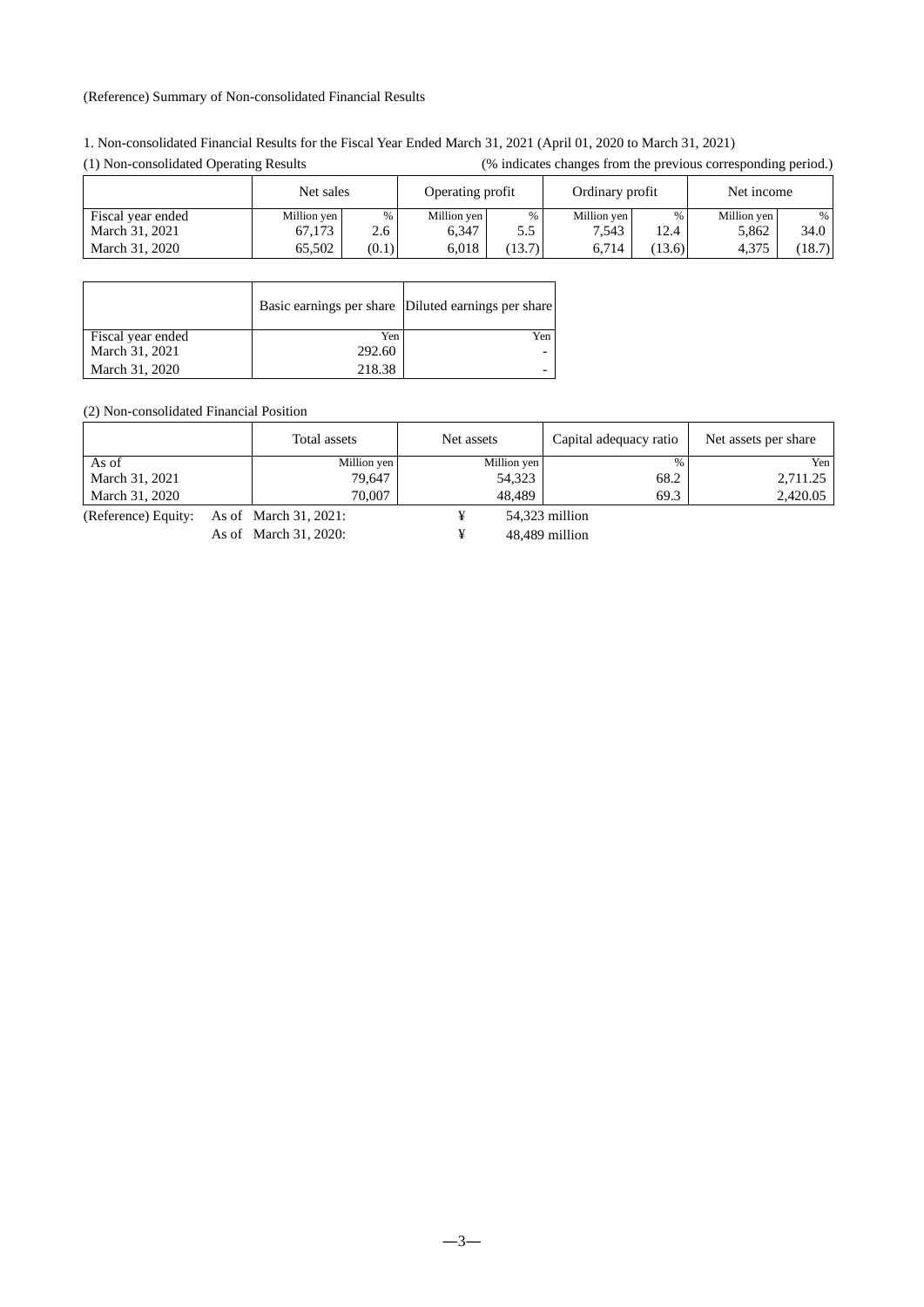# Consolidated Financial Statements

Consolidated Balance Sheets

|                                                        | As of March 31,2020 | As of March 31,2021 |
|--------------------------------------------------------|---------------------|---------------------|
| Assets                                                 |                     |                     |
| Current assets                                         |                     |                     |
| Cash and deposits                                      | 31,696              | 39,918              |
| Notes and accounts receivable - trade                  | 19,358              | 17,963              |
| Electronically recorded monetary claims -<br>operating | 2,241               | 2,718               |
| Merchandise and finished goods                         | 2,265               | 2,232               |
| Work in process                                        | 1,558               | 1.515               |
| Raw materials and supplies                             | 2,031               | 2,250               |
| Other                                                  | 873                 | 1,619               |
| Allowance for doubtful accounts                        | (1,046)             | (1, 132)            |
| Total current assets                                   | 58,978              | 67,085              |
| Non-current assets                                     |                     |                     |
| Property, plant and equipment                          |                     |                     |
| Buildings and structures, net                          | 8,411               | 8,357               |
| Machinery, equipment and vehicles, net                 | 1,784               | 1,317               |
| Land                                                   | 6,731               | 7,086               |
| Other, net                                             | 1,533               | 861                 |
| Total property, plant and equipment                    | 18,461              | 17,623              |
| Intangible assets                                      | 416                 | 365                 |
| Investments and other assets                           |                     |                     |
| Investment securities                                  | 6,813               | 8,145               |
| Deferred tax assets                                    | 382                 |                     |
| Retirement benefit asset                               |                     | 180                 |
| Other                                                  | 3,324               | 3,586               |
| Allowance for doubtful accounts                        | (59)                | (74)                |
| Total investments and other assets                     | 10,461              | 11,836              |
| Total non-current assets                               | 29,339              | 29,825              |
| Total assets                                           | 88,318              | 96,911              |

(Million yen)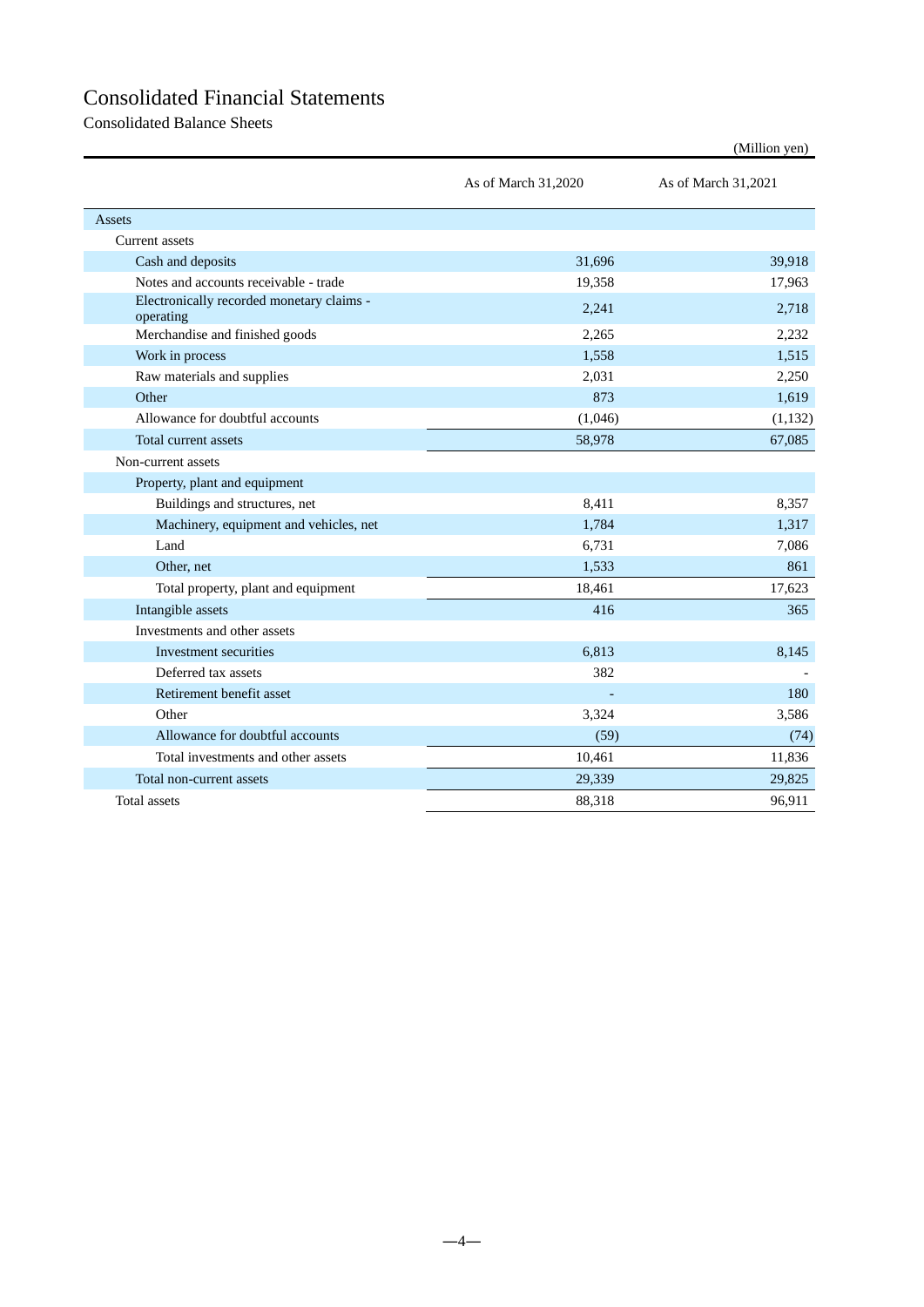|                                                                         | As of March 31,2020 | As of March 31,2021 |
|-------------------------------------------------------------------------|---------------------|---------------------|
| Liabilities                                                             |                     |                     |
| <b>Current liabilities</b>                                              |                     |                     |
| Notes and accounts payable - trade                                      | 19,656              | 20,835              |
| Short-term borrowings                                                   | 125                 |                     |
| Income taxes payable                                                    | 1.655               | 1.817               |
| Provision for bonuses                                                   | 1,586               | 1,787               |
| Provision for product warranties                                        | 380                 | 367                 |
| Provision for loss on construction contracts                            | 120                 | 87                  |
| Other                                                                   | 4,963               | 5,663               |
| Total current liabilities                                               | 28,489              | 30,559              |
| Non-current liabilities                                                 |                     |                     |
| Deferred tax liabilities                                                |                     | 64                  |
| Provision for retirement benefits for directors (and<br>other officers) | 1,034               | 1,160               |
| Provision for contingent loss                                           | 238                 | 215                 |
| Retirement benefit liability                                            | 311                 | 116                 |
| Asset retirement obligations                                            | 120                 | 81                  |
| Other                                                                   | 12                  | 12                  |
| Total non-current liabilities                                           | 1,717               | 1,651               |
| <b>Total liabilities</b>                                                | 30,206              | 32,211              |
| Net assets                                                              |                     |                     |
| Shareholders' equity                                                    |                     |                     |
| Share capital                                                           | 2,760               | 2.760               |
| Capital surplus                                                         | 3,168               | 3,168               |
| Retained earnings                                                       | 52,321              | 57,659              |
| Treasury shares                                                         | (3,214)             | (3,215)             |
| Total shareholders' equity                                              | 55,035              | 60,373              |
| Accumulated other comprehensive income                                  |                     |                     |
| Valuation difference on available-for-sale<br>securities                | 3,076               | 4,011               |
| Foreign currency translation adjustment                                 | 122                 | 27                  |
| Remeasurements of defined benefit plans                                 | (177)               | 246                 |
| Total accumulated other comprehensive income                            | 3,020               | 4,285               |
| Non-controlling interests                                               | 54                  | 41                  |
| Total net assets                                                        | 58,111              | 64,700              |
| Total liabilities and net assets                                        | 88,318              | 96,911              |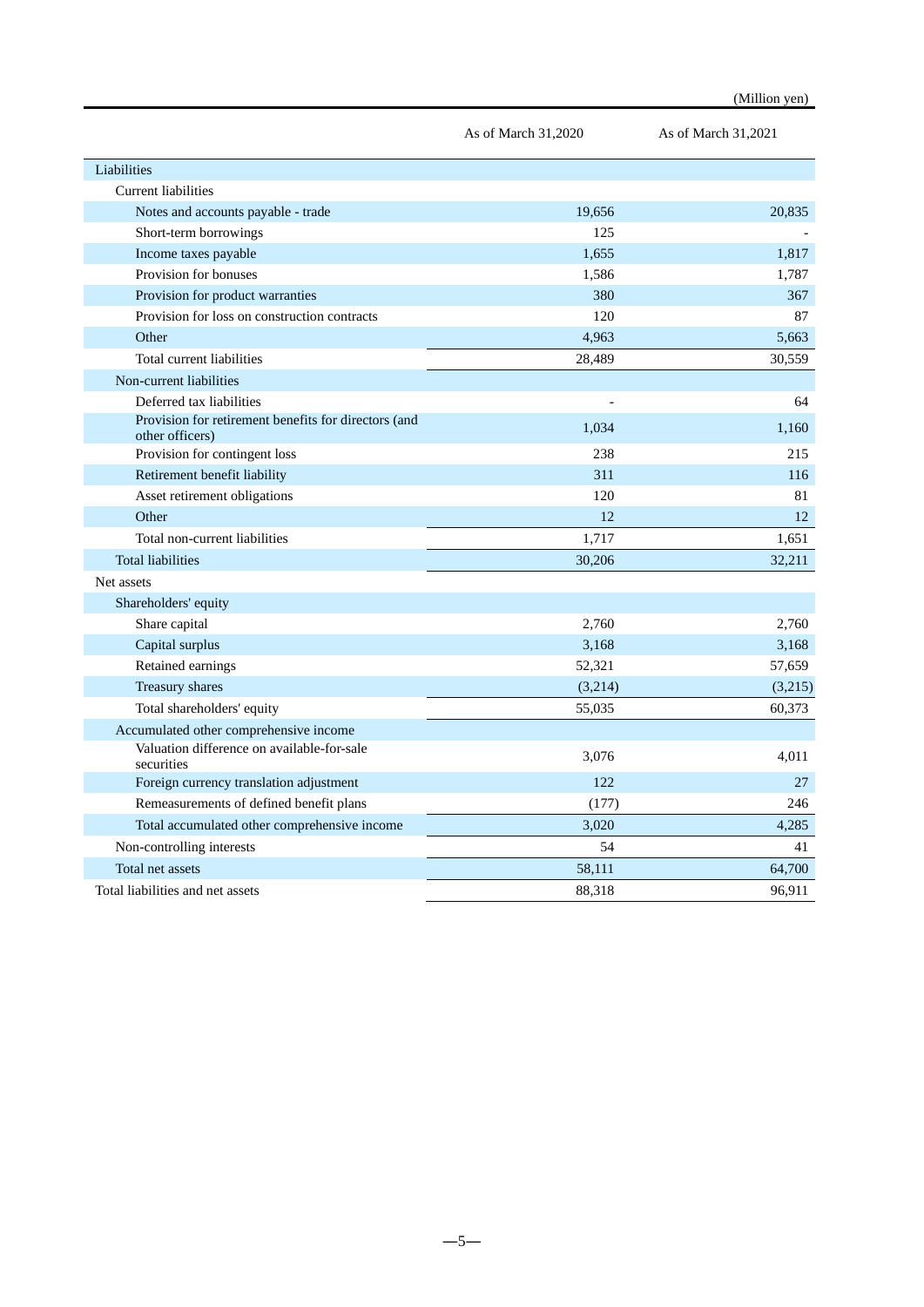# Consolidated Statements of Income and Comprehensive Income

Consolidated Statements of Income

|                                                |                                            | (Million yen)                              |
|------------------------------------------------|--------------------------------------------|--------------------------------------------|
|                                                | For the fiscal year<br>ended March 31,2020 | For the fiscal year<br>ended March 31,2021 |
| Net sales                                      | 86,801                                     | 82,451                                     |
| Cost of sales                                  | 63,985                                     | 60.761                                     |
| Gross profit                                   | 22,816                                     | 21,690                                     |
| Selling, general and administrative expenses   | 13,728                                     | 13,636                                     |
| Operating profit                               | 9,087                                      | 8,054                                      |
| Non-operating income                           |                                            |                                            |
| Interest income                                | 13                                         | 12                                         |
| Dividend income                                | 95                                         | 88                                         |
| Rental income from buildings                   | 106                                        | 107                                        |
| Insurance claim income                         | 51                                         | 32                                         |
| Purchase discounts                             | 50                                         | 70                                         |
| Foreign exchange gains                         |                                            | 30                                         |
| Reversal of allowance for doubtful accounts    |                                            | 121                                        |
| Compensation income                            | 22                                         | 10                                         |
| Other                                          | 242                                        | 223                                        |
| Total non-operating income                     | 582                                        | 696                                        |
| Non-operating expenses                         |                                            |                                            |
| Interest expenses                              | 4                                          | 19                                         |
| Compensation expenses                          | 52                                         | 6                                          |
| Foreign exchange losses                        | 104                                        |                                            |
| Compensation expenses for damage               | 23                                         | 24                                         |
| Other                                          | 39                                         | 49                                         |
| Total non-operating expenses                   | 224                                        | 100                                        |
| Ordinary profit                                | 9,446                                      | 8,651                                      |
| Extraordinary income                           |                                            |                                            |
| Gain on sale of investment securities          | 23                                         |                                            |
| Gain on sale of non-current assets             |                                            | 173                                        |
| Compensation for expropriation                 |                                            | 1,345                                      |
| Total extraordinary income                     | 23                                         | 1,519                                      |
| <b>Extraordinary losses</b>                    |                                            |                                            |
| Loss on valuation of investment securities     | 18                                         | 76                                         |
| <b>Impairment</b> losses                       | 52                                         |                                            |
| Provision for contingent loss                  | 215                                        |                                            |
| Loss on disposal of non-current assets         |                                            | 93                                         |
| Loss on liquidation of subsidiaries            |                                            | 876                                        |
| Total extraordinary losses                     | 286                                        | 1,046                                      |
| Profit before income taxes                     | 9,183                                      | 9,124                                      |
| Income taxes - current                         | 3,063                                      | 2,987                                      |
| Income taxes - deferred                        | (93)                                       | (153)                                      |
| Total income taxes                             | 2,969                                      | 2,833                                      |
| Profit                                         | 6,214                                      | 6,290                                      |
| Loss attributable to non-controlling interests | (12)                                       | (8)                                        |
| Profit attributable to owners of parent        | 6,226                                      | 6,299                                      |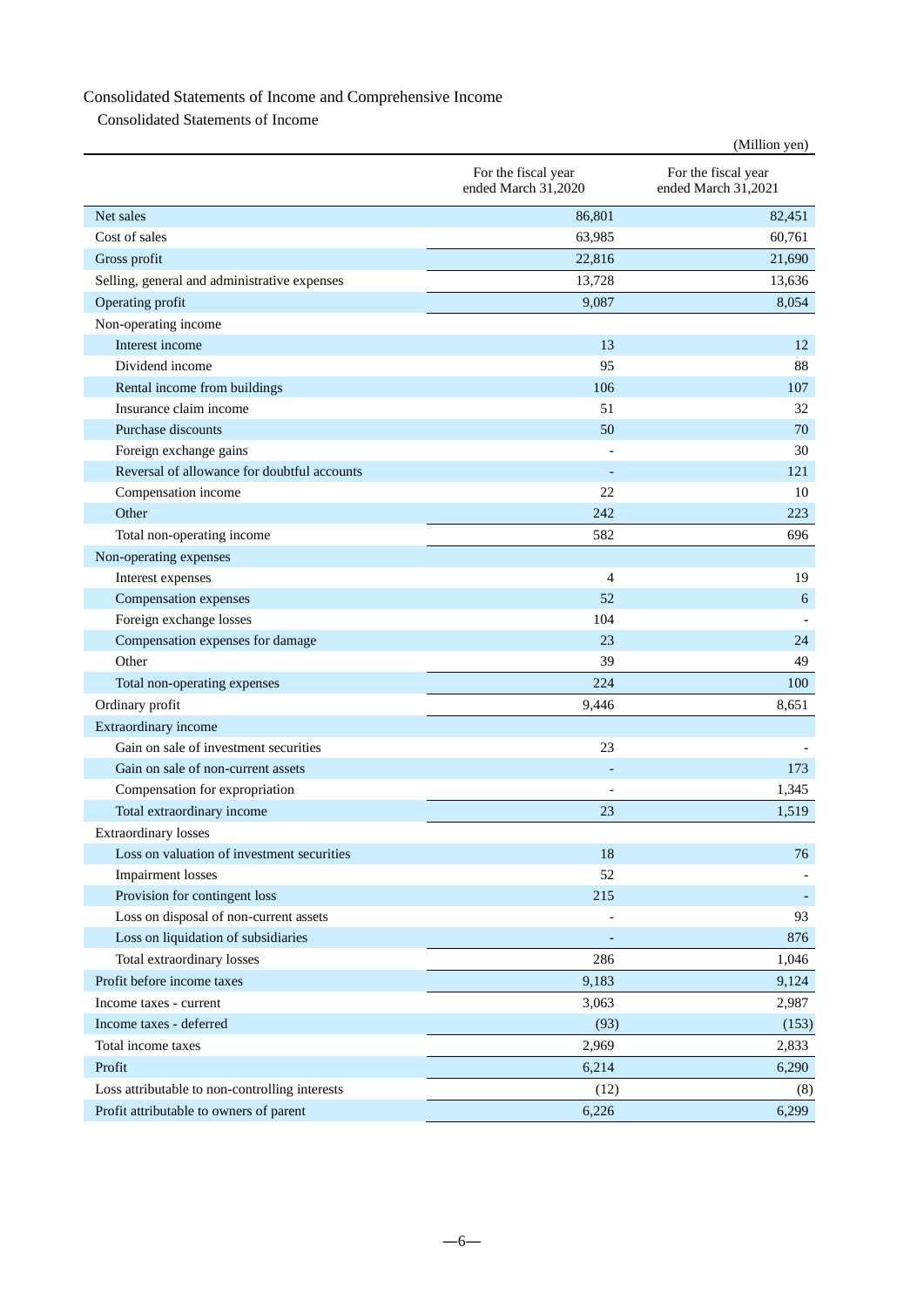### Consolidated Statements of Comprehensive Income

|                                                                   |                                            | (Million yen)                              |
|-------------------------------------------------------------------|--------------------------------------------|--------------------------------------------|
|                                                                   | For the fiscal year<br>ended March 31,2020 | For the fiscal year<br>ended March 31,2021 |
| Profit                                                            | 6,214                                      | 6,290                                      |
| Other comprehensive income                                        |                                            |                                            |
| Valuation difference on available-for-sale securities             | (982)                                      | 935                                        |
| Foreign currency translation adjustment                           | 66                                         | (98)                                       |
| Remeasurements of defined benefit plans, net of tax               | (113)                                      | 423                                        |
| Total other comprehensive income                                  | (1,028)                                    | 1,260                                      |
| Comprehensive income                                              | 5,185                                      | 7,551                                      |
| Comprehensive income attributable to                              |                                            |                                            |
| Comprehensive income attributable to owners of<br>parent          | 5,187                                      | 7,563                                      |
| Comprehensive income attributable to non-controlling<br>interests | (2)                                        | (12)                                       |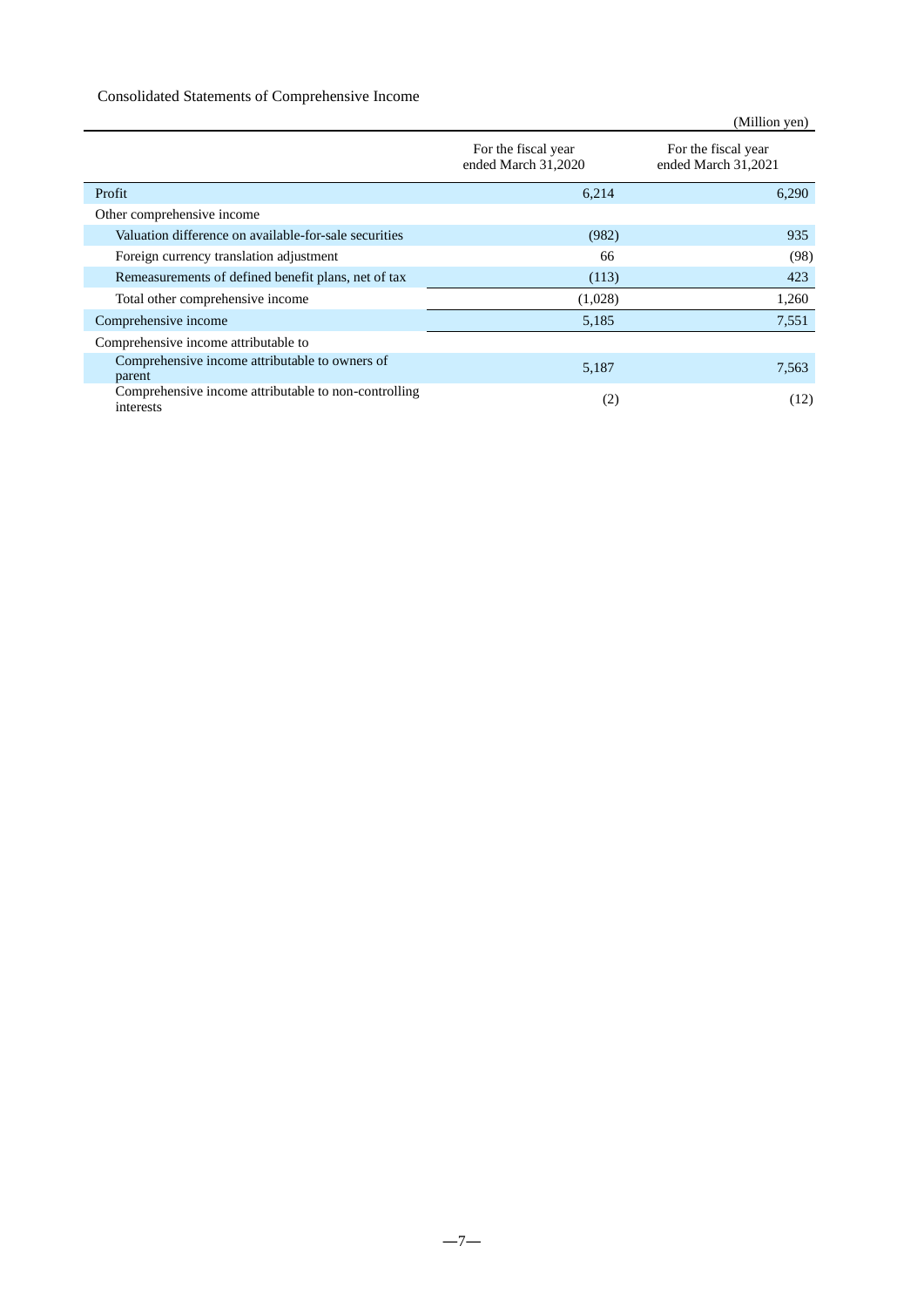## Consolidated Statements of Changes in Net Assets

## For the fiscal year ended March 31,2020

|                                                            |               |                          |                      |                 | (Million yen)                    |  |  |  |
|------------------------------------------------------------|---------------|--------------------------|----------------------|-----------------|----------------------------------|--|--|--|
|                                                            |               | Shareholders' equity     |                      |                 |                                  |  |  |  |
|                                                            | Share capital | Capital surplus          | Retained<br>earnings | Treasury shares | Total<br>shareholders'<br>equity |  |  |  |
| Balance at beginning<br>of period                          | 2,760         | 3,168                    | 47,057               | (3,214)         | 49,771                           |  |  |  |
| Changes during<br>period                                   |               |                          |                      |                 |                                  |  |  |  |
| Dividends of<br>surplus                                    |               |                          | (961)                |                 | (961)                            |  |  |  |
| Profit attributable to<br>owners of parent                 |               |                          | 6,226                |                 | 6,226                            |  |  |  |
| Purchase of<br>treasury shares                             |               |                          |                      | (0)             | (0)                              |  |  |  |
| Net changes in<br>items other than<br>shareholders' equity |               |                          |                      |                 |                                  |  |  |  |
| Total changes<br>during period                             |               | $\overline{\phantom{a}}$ | 5,264                | (0)             | 5,264                            |  |  |  |
| Balance at end of<br>period                                | 2,760         | 3,168                    | 52,321               | (3,214)         | 55,035                           |  |  |  |

|                                                            |                                                                 |                           | Accumulated other comprehensive income                         |                                                          |                              |                  |
|------------------------------------------------------------|-----------------------------------------------------------------|---------------------------|----------------------------------------------------------------|----------------------------------------------------------|------------------------------|------------------|
|                                                            | Valuation<br>difference on<br>available-for-<br>sale securities | translation<br>adjustment | Foreign currency Remeasurements<br>of defined<br>benefit plans | Total<br>accumulated<br>other<br>comprehensive<br>income | Non-controlling<br>interests | Total net assets |
| Balance at beginning<br>of period                          | 4,058                                                           | 65                        | (64)                                                           | 4,059                                                    | 56                           | 53,887           |
| Changes during<br>period                                   |                                                                 |                           |                                                                |                                                          |                              |                  |
| Dividends of<br>surplus                                    |                                                                 |                           |                                                                |                                                          |                              | (961)            |
| Profit attributable to<br>owners of parent                 |                                                                 |                           |                                                                |                                                          |                              | 6,226            |
| Purchase of<br>treasury shares                             |                                                                 |                           |                                                                |                                                          |                              | (0)              |
| Net changes in<br>items other than<br>shareholders' equity | (982)                                                           | 56                        | (113)                                                          | (1,038)                                                  | (2)                          | (1,040)          |
| Total changes<br>during period                             | (982)                                                           | 56                        | (113)                                                          | (1,038)                                                  | (2)                          | 4,223            |
| Balance at end of<br>period                                | 3,076                                                           | 122                       | (177)                                                          | 3,020                                                    | 54                           | 58,111           |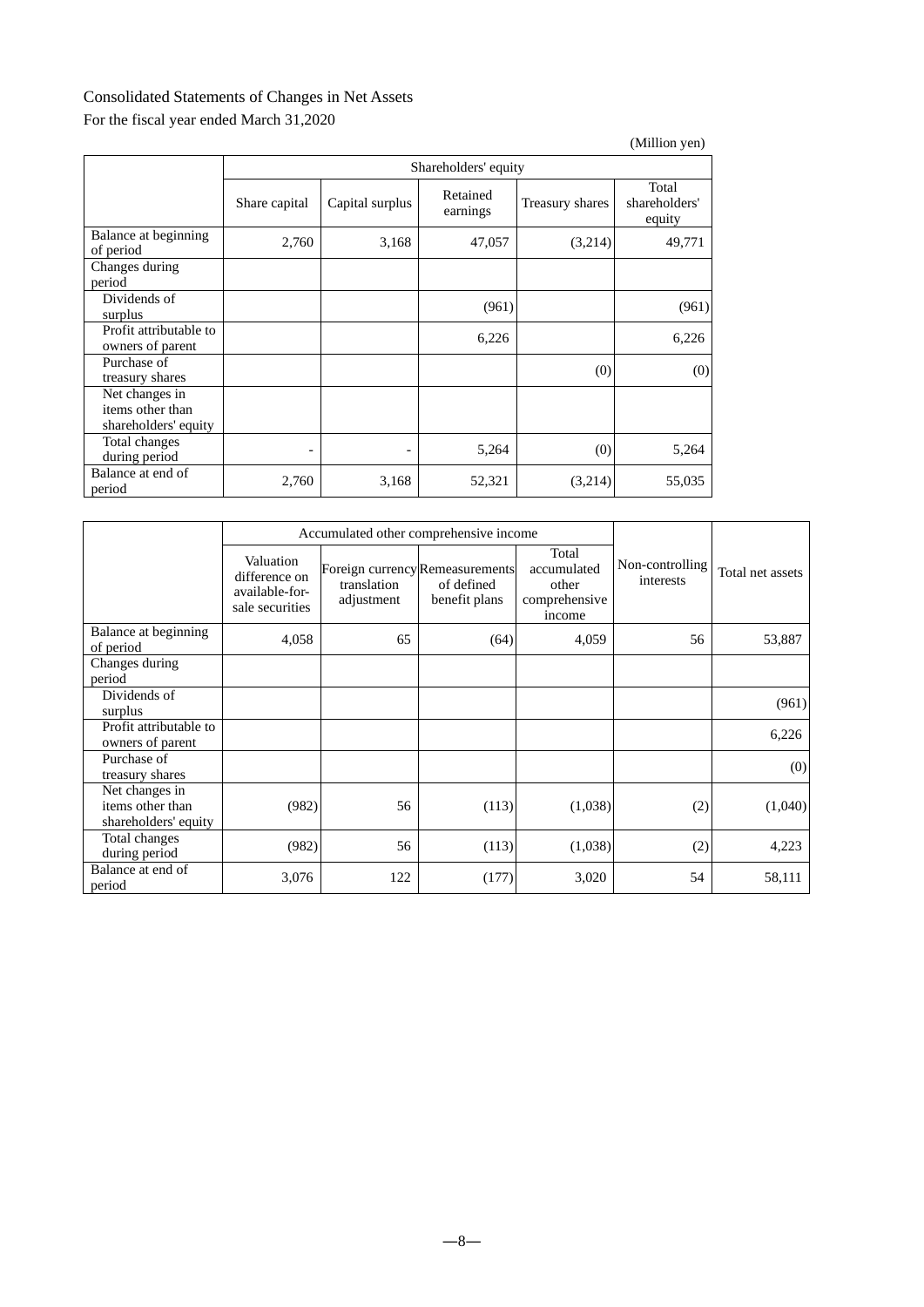## For the fiscal year ended March 31,2021

|                                                            |                          |                      |                      |                 | (Million yen)                    |  |  |
|------------------------------------------------------------|--------------------------|----------------------|----------------------|-----------------|----------------------------------|--|--|
|                                                            |                          | Shareholders' equity |                      |                 |                                  |  |  |
|                                                            | Share capital            | Capital surplus      | Retained<br>earnings | Treasury shares | Total<br>shareholders'<br>equity |  |  |
| Balance at beginning<br>of period                          | 2,760                    | 3,168                | 52,321               | (3,214)         | 55,035                           |  |  |
| Changes during<br>period                                   |                          |                      |                      |                 |                                  |  |  |
| Dividends of<br>surplus                                    |                          |                      | (961)                |                 | (961)                            |  |  |
| Profit attributable to<br>owners of parent                 |                          |                      | 6,299                |                 | 6,299                            |  |  |
| Purchase of<br>treasury shares                             |                          |                      |                      | (0)             | (0)                              |  |  |
| Net changes in<br>items other than<br>shareholders' equity |                          |                      |                      |                 |                                  |  |  |
| Total changes<br>during period                             | $\overline{\phantom{a}}$ | ٠                    | 5,337                | (0)             | 5,337                            |  |  |
| Balance at end of<br>period                                | 2,760                    | 3,168                | 57,659               | (3,215)         | 60,373                           |  |  |

|                                                            |                                                                 | Accumulated other comprehensive income |                                                                |                                                          |                              |                  |
|------------------------------------------------------------|-----------------------------------------------------------------|----------------------------------------|----------------------------------------------------------------|----------------------------------------------------------|------------------------------|------------------|
|                                                            | Valuation<br>difference on<br>available-for-<br>sale securities | translation<br>adjustment              | Foreign currency Remeasurements<br>of defined<br>benefit plans | Total<br>accumulated<br>other<br>comprehensive<br>income | Non-controlling<br>interests | Total net assets |
| Balance at beginning<br>of period                          | 3,076                                                           | 122                                    | (177)                                                          | 3,020                                                    | 54                           | 58,111           |
| Changes during<br>period                                   |                                                                 |                                        |                                                                |                                                          |                              |                  |
| Dividends of<br>surplus                                    |                                                                 |                                        |                                                                |                                                          |                              | (961)            |
| Profit attributable to<br>owners of parent                 |                                                                 |                                        |                                                                |                                                          |                              | 6,299            |
| Purchase of<br>treasury shares                             |                                                                 |                                        |                                                                |                                                          |                              | (0)              |
| Net changes in<br>items other than<br>shareholders' equity | 935                                                             | (95)                                   | 423                                                            | 1,264                                                    | (12)                         | 1,251            |
| Total changes<br>during period                             | 935                                                             | (95)                                   | 423                                                            | 1,264                                                    | (12)                         | 6,588            |
| Balance at end of<br>period                                | 4,011                                                           | 27                                     | 246                                                            | 4,285                                                    | 41                           | 64,700           |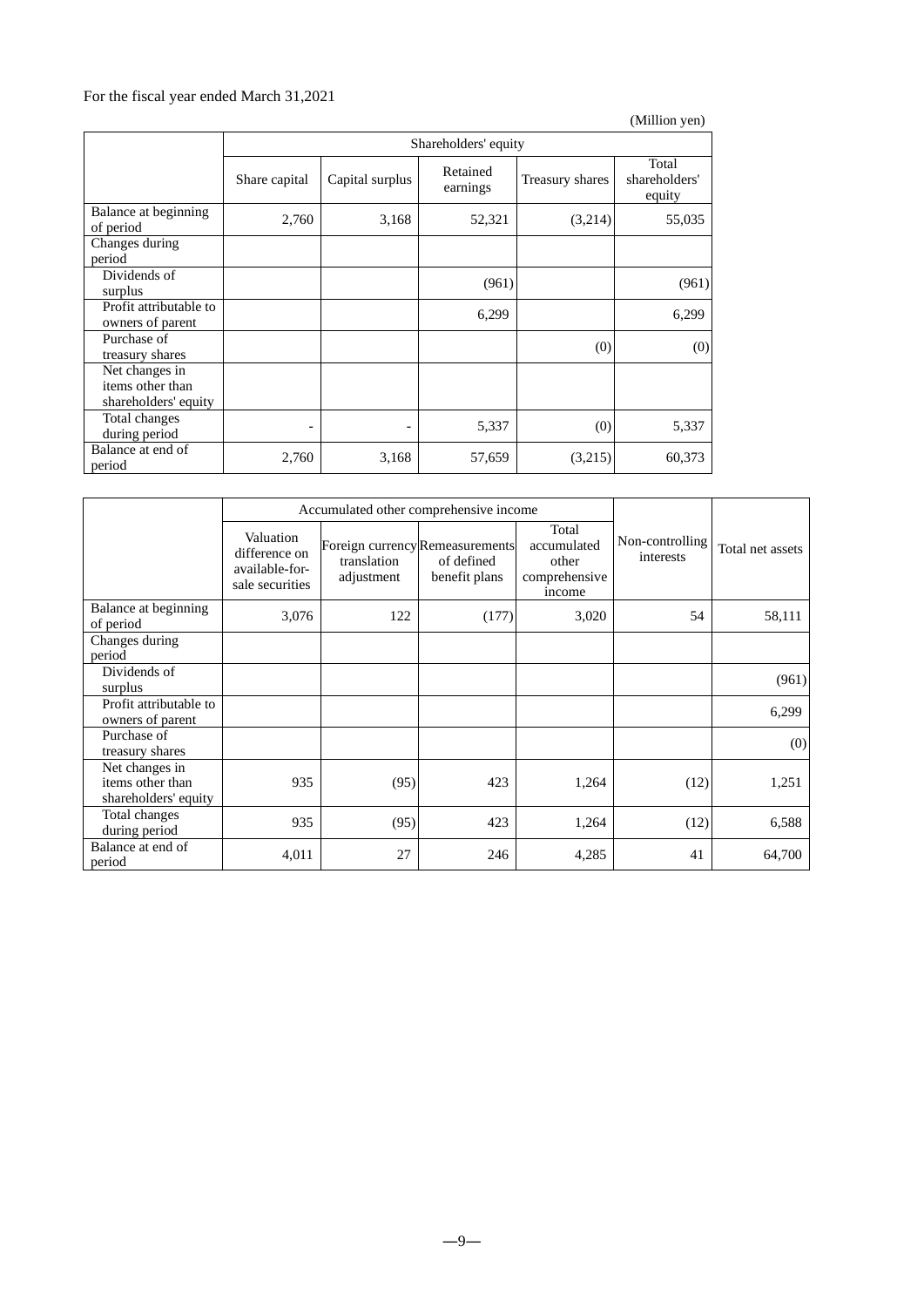### Consolidated Statements of Cash Flows

|                                                                                                |                                            | (Million yen)                              |
|------------------------------------------------------------------------------------------------|--------------------------------------------|--------------------------------------------|
|                                                                                                | For the fiscal year<br>ended March 31,2020 | For the fiscal year<br>ended March 31,2021 |
| Cash flows from operating activities                                                           |                                            |                                            |
| Profit before income taxes                                                                     | 9,183                                      | 9,124                                      |
| Depreciation                                                                                   | 1.269                                      | 1,628                                      |
| Increase (decrease) in allowance for doubtful accounts                                         | (41)                                       | 101                                        |
| Increase (decrease) in provision for bonuses                                                   | (138)                                      | 200                                        |
| Increase (decrease) in provision for product warranties                                        | $\mathbf Q$                                | (13)                                       |
| Increase (decrease) in provision for loss on<br>construction contracts                         | (66)                                       | (32)                                       |
| Increase (decrease) in retirement benefit liability                                            | 108                                        | 239                                        |
| Increase (decrease) in provision for retirement<br>benefits for directors (and other officers) | 112                                        | 126                                        |
| Increase (decrease) in provision for contingent loss                                           | (11)                                       | (22)                                       |
| Interest and dividend income                                                                   | (109)                                      | (100)                                      |
| Foreign exchange losses (gains)                                                                | 121                                        | 68                                         |
| Loss (gain) on valuation of investment securities                                              | 18                                         | 76                                         |
| Loss (gain) on sale of investment securities                                                   | (23)                                       |                                            |
| Interest expenses                                                                              | $\overline{4}$                             | 19                                         |
| Loss (gain) on sale of property, plant and equipment                                           | (0)                                        | (173)                                      |
| Loss on disposal of fixed assets                                                               | 3                                          | 93                                         |
| <b>Impairment</b> losses                                                                       | 52                                         |                                            |
| Loss on liquidation of subsidiaries                                                            |                                            | 876                                        |
| Compensation for expropriation                                                                 |                                            | (1, 345)                                   |
| Decrease (increase) in trade receivables                                                       | (1,520)                                    | 1.053                                      |
| Decrease (increase) in inventories                                                             | 582                                        | (257)                                      |
| Increase (decrease) in trade payables                                                          | (1,366)                                    | 1,327                                      |
| Other, net                                                                                     | (114)                                      | 339                                        |
| Subtotal                                                                                       | 8,073                                      | 13,327                                     |
| Interest and dividends received                                                                | 109                                        | 99                                         |
| Interest paid                                                                                  | (11)                                       | (34)                                       |
| Proceeds from compensation for expropriation                                                   |                                            | 746                                        |
| Other paid                                                                                     |                                            | (177)                                      |
| Income taxes paid                                                                              | (3,029)                                    | (2,785)                                    |
| Net cash provided by (used in) operating activities                                            | 5,140                                      | 11,176                                     |